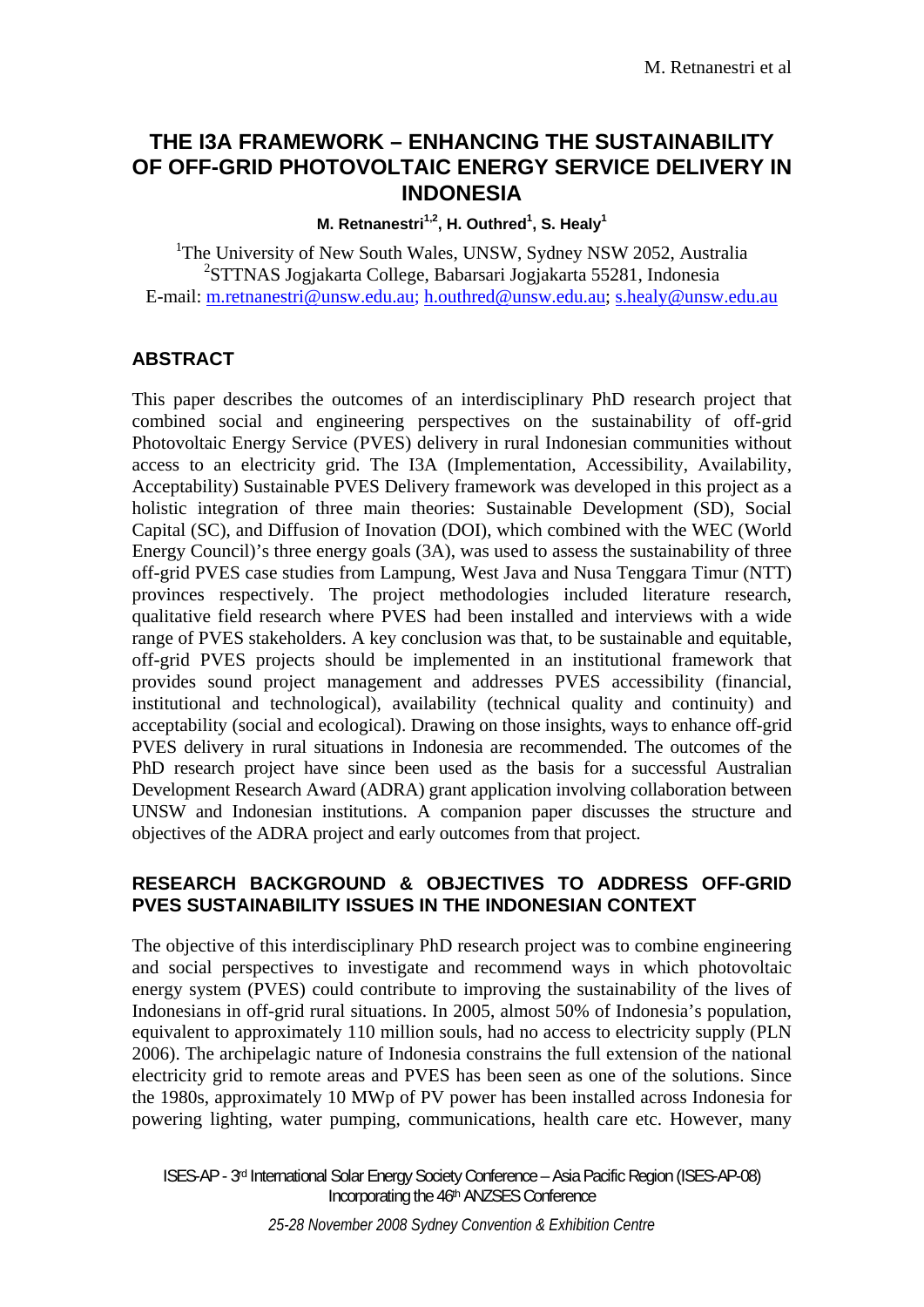PVES projects have failed and PVES remains inaccessible to many remote Indonesian communities.

PVES is a technological intervention involving hardware, software and hardware (IIASA 2006) in which:

- Hardware refers to the photovoltaic panels, battery and associated balance of system equipment as well as the end-use equipment required todeliver valued energy services such as lighting, communications or refrigeration.
- Software refers to the information and skills needed to design, install, operate, maintain, decommission and reinvent<sup>1</sup> the hardware and/or its use.
- Orgware refers to the institutional context that facilitates the sustainable development and application of PVES.

Successful application of PVES faces financial, technical, social and institutional barriers because the software and orgware dimensions of the technology are important in that context and must be simultaneously and effectively addressed. The following key findings from fieldwork in Indonesia in 2003 and 2005, summarize the prospects and issues for PVES sustainability in Indonesia (Retnanestri 2007):

- **Institutional:** Successful PVES installation has involved the establishment of local electricity institutions (software and orgware), which are indicators of the strengthening of local institutional capacity. However, in some cases, the lack of follow-up field assessment and local capacity to adapt PVES to local conditions has led to inadequate project performance and eventually PVES failure.
- **Financial:** Some revolving funds have been generated from past government projects and PVES has been used to support income-generating activities, which are indicators of financial sustainability. However, off-grid PVES delivery is characterised by scattered markets that are expensive to service and PV modules remain expensive. Thus, first-cost barriers remain to wide-spread PVES deployment. On the other hand, the energy service model can exhibit lack of transparency and poor financial management.
- **Technological:** Domestic manufacturers of balance of system components and PV panels have managed to penetrate the market and even export to other developing countries. However, inadequate after-sales service infrastructure and spare parts availability, poor installation practices and inadequate warranties undermine PVES continuity.
- **Social:** Given the right conditions, PVES has improved rural community well-being by providing access to clean water, good quality lighting, telecommunications and infotainment and has supported job creation, which together can improve community wellbeing and improve energy security. Thus off-grid PVES can be a useful vector for energy service delivery to facilitate Sustainable Rural Development (SRD). However malfunctioning PVES hardware imposes externally derived problems on communities that in some cases can lead to social fragmentation.
- **Ecological:** PVES can be environmentally friendly and noise-free, enhance sustainable rural development and contribute to the greenhouse gases (GHG)

1

<sup>&</sup>lt;sup>1</sup> Reinvention refers to the degree to which an innovation is changed or modified by users to fit their situation (Rogers, 2003, p17).

ISES-AP - 3rd International Solar Energy Society Conference – Asia Pacific Region (ISES-AP-08) Incorporating the 46th ANZSES Conference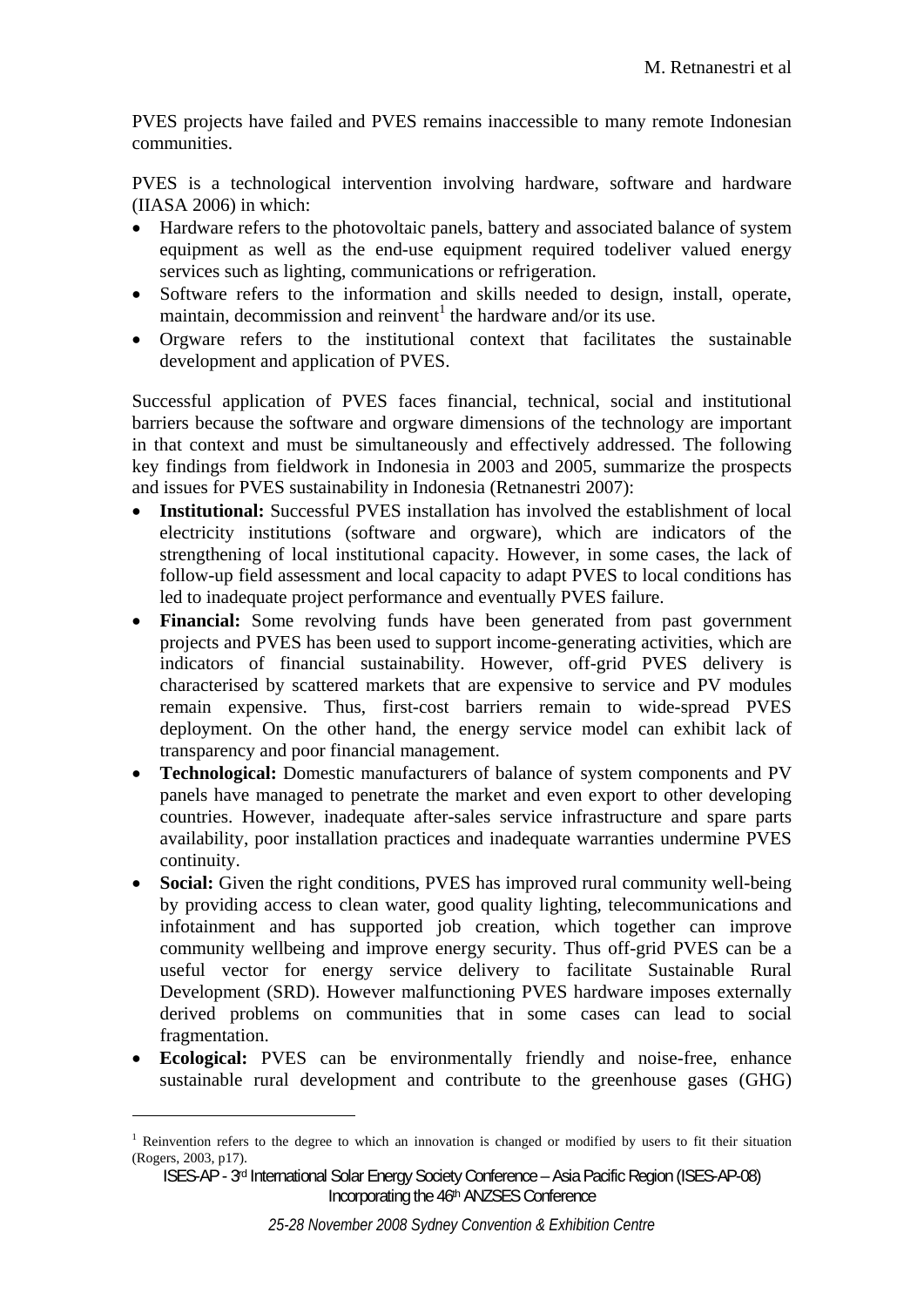mitigation strategies as well as reduce the need to transport fossil fuels, in itself a GHG emitting activity. However, inappropriate waste disposal can undermine such worthwhile objectives.

The I3A (Implementation, Accessibility, Availability, Acceptability) framework was developed as a holistic approach to investigate PVES delivery sustainability and the extent to which PVES can contribute to improving the sustainability of the lives of Indonesians in off-grid rural situations, considering institutional, financial, technological, social and ecological dimensions, simultaneously addressing issues related to the hardware, software and orgware aspects of PVES delivery.

This paper describes the I3A framework, its conceptual background and its practical application in Indonesia. The outcomes of this PhD research project have since been used as the basis for a successful Australian Development Research Award (ADRA) grant application involving collaboration between UNSW and Indonesian institutions, described in a companion paper that discusses the structure and objectives of the ADRA project and early outcomes from that project (Retnanestri et al 2008).

# **RESEARCH DESCRIPTION & METHODOLOGIES**

1

The research project discussed in this paper combined social and engineering research methods and qualitative fieldwork to develop a systematic approach to achieving good PVES delivery outcomes. The methodologies of the research include literature research, qualitative field research in villages where PVES has been installed and interviews with a wide range of PVES stakeholders in Indonesia (involving 150 respondents from governmental institutions, donor agencies, PVES industries, NGOs, and PVES sites).

# **CONCEPTUAL BACKGROUND OF THE I3A FRAMEWORK**

PVES delivery refers to a process of transferring PV systems from providers to users, involving a short term activity focused primarily on using the provider's external software and orgware to install the hardware (the delivery and installation of the PV system hardware), followed by a long-term activity relying more on the community's local software and orgware (the continuing PVES operation and its ongoing operating role in delivering energy services). The I3A model, referring to an Implementation that maintains PVES Accessibility, Availability and Acceptability, is used to investigate PVES sustainability by assessing PVES delivery objectives, the delivery process and mechanism (considering both the PVES hardware and its stakeholders or PVES orgware), the resources required, the outcomes to be achieved, and the ongoing energy service following installation of the hardware.

The I3A framework, see Figure 1, was developed as a holistic integration of three main theories: Sustainable Development  $(SD)^2$ , Social Capital  $(SC)^3$  and Diffusion of

<sup>&</sup>lt;sup>2</sup> "Development that meets the needs of the present without compromising the ability of future generations to meet their own needs" (WCED, 1987, p8).

 $3$  Dynamic resources in both structural & cognitive terms (network, trust, norms, reciprocity) that, subject to the ways in which they are used, may increase, decrease or remain constant overtime (Retnanestri 2007).

ISES-AP - 3rd International Solar Energy Society Conference – Asia Pacific Region (ISES-AP-08) Incorporating the 46<sup>th</sup> ANZSES Conference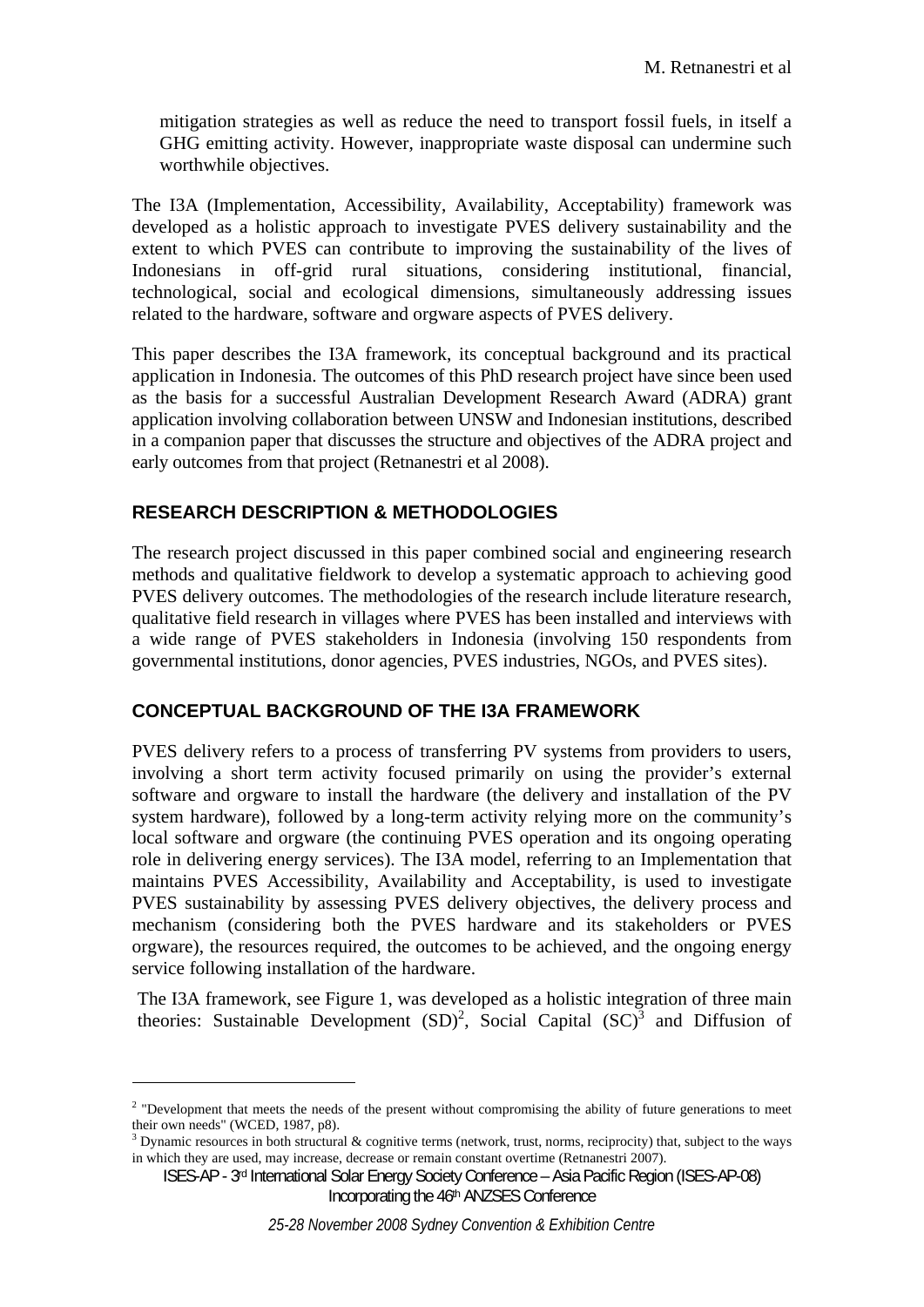Inovation  $(DOI)^4$ , combined with the three energy goals  $(3A, Accessibility,$ Availability, Acceptability) of the World Energy Council (WEC, 1999). The SD dimensions (institutional, technological, financial, social and ecological) are essentially descriptive and used as underlying principles. The DOI theory is an operational concept, which, in this context, describes a process of PVES delivery that takes into account the attributes of the PVES system (advantages, complexity, etc.), assigns appropriate stakeholder roles and acknowledges their interests in a way that promotes PVES acceptance and reduces the risk of its discontinuance. SC acts as a mediator between the conceptual and operational levels ensuring social inclusion (civic engagement and active stakeholder participation) during the implementation process, taking into account the shared values of all stakeholders (norms, trust, and reciprocity) to achieve mutual benefits from PVES delivery. SC can be viewed as a resource, a stock or an asset to be used in the PVES delivery process, or as an outcome that can be enhanced by PVES delivery. The overall objectives of the I3A framework are to acknowledge the interests of all stakeholders, maximize equity, assure PVES service continuity and institutionalize PVES by utilizing and enhancing pre-existing community resources to leave the host communities with the capacity to meet their evolving needs, such that PVES can contribute to sustainable rural development. The premise of the I3A framework is that to be sustainable and equitable, PVES projects should be implemented in an institutional framework that addresses PVES accessibility (financial, institutional and technological), availability (technical quality and continuity) and acceptability (social and ecological), by assessing the I3A components shown in Figure 1 and detailed in Table 2.



Fig.1: The I3A Model: Sustainable PVES Delivery Framework

### **USE OF THE I3A FRAMEWORK AS AN ANALYTICAL AND DESIGN TOOL**

The I3A model can be used either as an analytical tool or a design tool. The Implementation (I) component assesses or guides the implementation of the PVES project taking account of the stakeholders and their relationships (viewed as a social

1

<sup>&</sup>lt;sup>4</sup> "The process in which an innovation is communicated through certain channels over time among the members of a social system" (Rogers, 2003, p5).

ISES-AP - 3rd International Solar Energy Society Conference – Asia Pacific Region (ISES-AP-08) Incorporating the 46th ANZSES Conference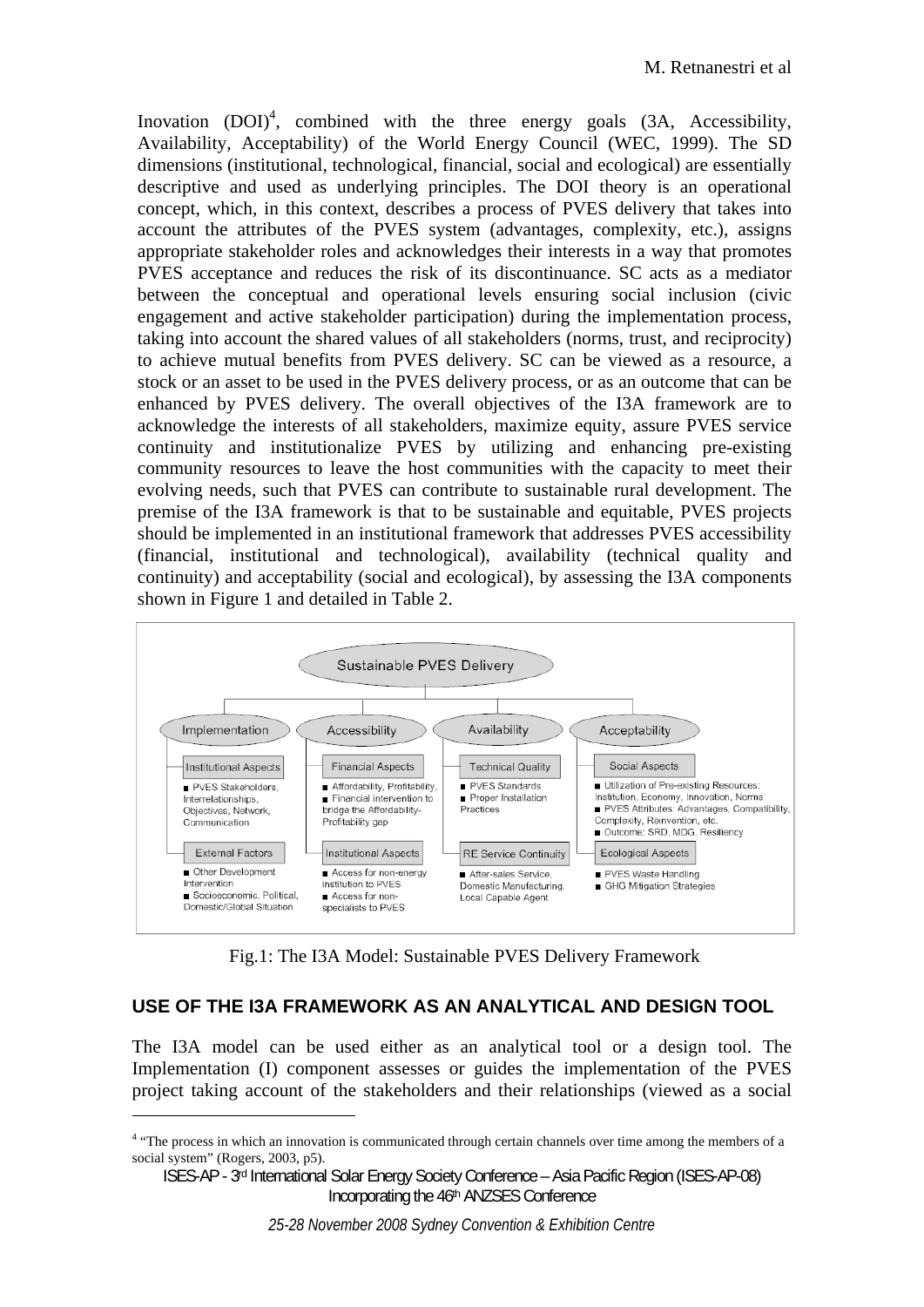system and as PVES orgware). The 3A serve as sustainability benchmarks or key measures that assess the extent to which PVES accessibility, availability and acceptability has been or can be at least maintained and preferably enhanced over time to leave the community with capacity and resources to socially innovate to meet evolving needs beyond hardware installation. See Figure 2.



Fig.2: Use of the I3A framework as an analytical or design tool for a PVES project

As an analytical and design tool for a PVES project, the I3A framework is used in two steps: First, a PVES project is assessed/designed by breaking down PVES sustainability into five dimensions: - institutional, financial, technological, social and ecological sustainability as listed in Table 1. Secondly, the PVES sustainability issues are transposed into the I3A framework and assessed using the I3A components listed in Table 2, to ensure that project design and implementation acknowledges the interests of all stakeholders, maintaining accessibility to minimize inequity, availability to ensure energy service continuity and acceptability by utilizing and enhancing local community resources.

#### Tab.1: Sustainability questions for PVES analysis

**Institutional Sustainability:** Is the institutional framework for PVES delivery sustainable? What should be the role of each body in project design, project implementation, post-project monitoring, PVES training, education and dissemination? Does the project leave the community with sufficient capacity for on-going socially beneficial innovation after it has been completed? Have all the potential applications of PVES that may deliver service to rural people via non-energy service delivery chains been identified and implemented? Does the environment in which a PVES project is implemented enable the project to operate sustainably?

**Financial Sustainability:** Is the arrangements for PVES investment financially sustainable? Are there appropriate regulations and penalty mechanisms to ensure timely collection of user payments? Considering the diverse segments of the target communities, are questions of equity acknowledged and addressed?

**Technological Sustainability:** Have orgware, software and hardware dimensions of PVES technology been adequately addressed? How has the provision of PVES system quality, proper installation practices, component guarantees and after sales service been maintained? How have villagers dealt with the operation and maintenance of PVES systems, and system failures such as electronic components and batteries? Have there been any user innovations aimed at either enhancing PVES capacity or adapting it for different uses, or repairing failures?

**Social Sustainability:** Can PVES become a tool for sustainable rural development? Has PVES provided short term or long term benefits to the villagers to improve their wellbeing? Does the project provide, and leave on completion, the community with resources for on-going socially beneficial innovation to meet evolving community needs?

**Ecological Sustainability:** PVES produce wastes such as electronic components, cables, batteries, etc. Has waste management at the local level been adequately facilitated? By how much have  $CO<sub>2</sub>$ emissions& other ecological impacts been reduced? Does PVES function well under the local physical environment?

ISES-AP - 3rd International Solar Energy Society Conference – Asia Pacific Region (ISES-AP-08) Incorporating the 46<sup>th</sup> ANZSES Conference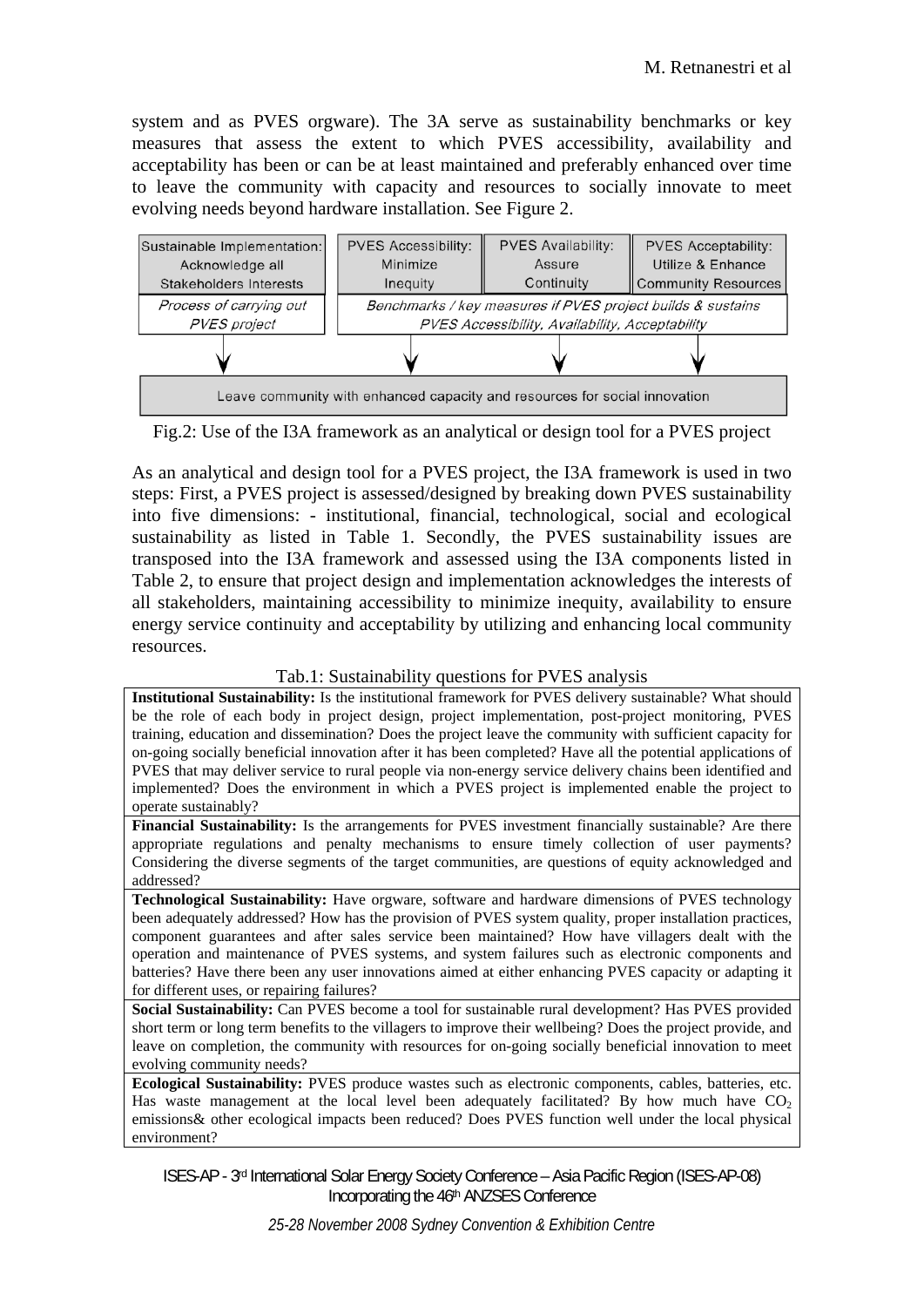#### Tab.2: PVES sustainability assessment using the I3A framework components

#### Implementation: Acknowledgement of all Stakeholders Interests

- **Institutional:** Looking at PVES social system (stakeholders, objectives, interrelationships) in the delivery process. Stakeholders' interrelationship can be vertical (top-down), horizontal or hybrid. For good PVES project outcomes, it is necessary to create a civic network that acknowledges the interests of all stakeholders, encourages their active participation and promotes self reliance.

- **Enabling environments:** Looking at the external factors affecting PVES delivery

Accessibility: Minimize PVES Inequity. Accessibility assesses PVES equity issues from the financial, institutional and technological perspectives. To improve PVES accessibility and the ability of rural communities to meet their future energy needs in an autonomous fashion, facilitators need to understand the communities' prior socioeconomic situation and technological capability.

- **Financial:** Affordability, profitability and equitable access to PVES, delivery model appropriate to the market segment (more commercial to less commercial).

- **Institutional & Technological:** Access for local institutions, non-energy institutions and non-PV specialists to PVES financing, skills and network

Availability: Assure PVES Service Continuity. Availability focuses on the quality & continuity of energy service supply necessary to maintain confidence in PVES & providers. Users may discontinue the use of PVES if availability is too low. Robust PVES hardware is essential to withstand various physical conditions in the field. Equally important are sound local institutions, local capable agents and well-informed users to maintain PVES availability throughout its technical lifetime.

**- Technological:** Technical standards, proper installation practices, domestic manufacturing, spare parts **- Institutional:** After sales infrastructure, local institution, local capable agent, user education

Acceptability: Utilize & Enhance Community Resources. Acceptability focuses on the extent to which PVES can acculturate into local life, strengthening rural socioeconomic culture & promoting ecological care to facilitate SRD.

**- Social:** Local requirements vs. PVES attributes (advantage, compatibility, etc), utilization & enhancement of local community resources (institution, economy, innovation), PVES contribution to SRD

**- Ecological:** GHG mitigation aspect as well as PVES suitability to local physical environment

The I3A framework was used to analyse three off-grid PVES case studies in Lampung, West Java and NTT provinces in Indonesia, as discussed briefly in the following sections. See Retnanestri (2007) for a more detailed discussion of the analysis.

### **CASE STUDY 1: AN ORGANIC SHS MARKET IN LAMPUNG PROVINCE**

The self-reliant organic Solar Home System (SHS) market in Lampung province emerged as a result of the 1997 Indonesian financial crisis that caused the pre-existing formal market to collapse, leaving thousands of its customers, who had installed SHS since the 1990s, stranded without after sales service. The self-reliant market then evolved in an organic fashion, whereby the former sales representatives and technicians of a failed PVES company saw business opportunities to offer spare parts and maintenance services. Both the entrepreneurs and the customers relied on their own investment in this informal, private SHS sales model, in which both new and secondhand PV modules are now traded.

#### • **Implementation Aspects**

The organic, informal SHS market institution facilitated the horizontal network for information sharing. SHS Users and Providers (the entrepreneurs) had a high degree of familiarity with SHS and were able to make flexible transactions, negotiating the payment terms and the content of the SHS packages.

ISES-AP - 3rd International Solar Energy Society Conference – Asia Pacific Region (ISES-AP-08) Incorporating the 46<sup>th</sup> ANZSES Conference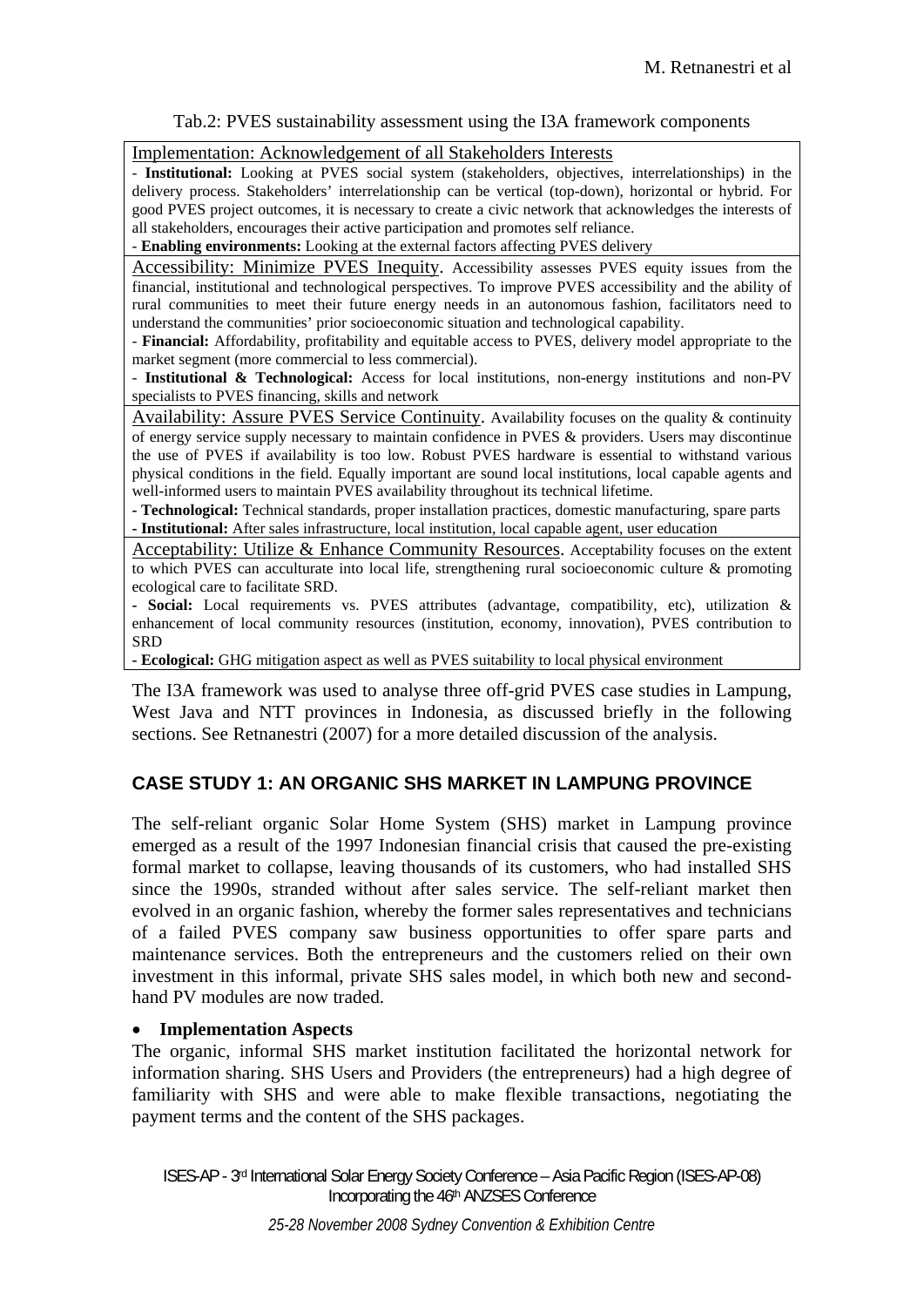### • **Accessibility Aspects**

Accessibility was maintained by the use of second hand modules, flexible system configuration (for example buying SHS without a battery charge regulator (BCR) to save approximately A\$20) and payment terms (made on a seasonal basis for example). However the poorest segment of the villagers remained unable to access SHS.

### • **Availability Aspects**

No formal SHS standards were used other than practicing the skills and knowledge obtained since the 1990s. Local capable agents made profitable businesses out of maintaining service continuity (for example spare parts sales, electronic repair and battery maintenance). Users bypassed the BCR and substituted for it, for example by managing load according to weather condition (eg use less load following cloudy days), enabling them to prolong battery life (up to 5 years).

## • **Acceptability Aspects**

SHS has been part of the ongoing activities of the local people who have demonstrated a high degree of technical reinvention (BCR bypass, system configuration) and social innovation (job creation, SHS is used beyond lighting purposes for swallow bird farming, users wanted PV-powered radio for working at field, donation to community facilities, strategy for reducing fire risk hazard from kerosene wick lamps, etc) indicating SHS acculturation into local life.



Fig.3: The SHS organic market in Lampung Province, Sumatra. From left: 1) A farmer who had owned SHS since 1991 purchased a second SHS package. 2&3) The SHS technician displaying spare parts in his outlet and demonstrating a simple SHS currentvoltage (I-V) testing. 4) An SHS user discussing SHS with neighbours. (Photos: M Retnanestri 2005).

# **CASE STUDY 2: THE WORLD BANK/GEF SHS PROJECT IN INDONESIA**

The 1997-2003 World Bank/GEF SHS semi-commercial project, implemented in Lampung, West Java and South Sulawesi provinces, provided a 20% consumer subsidy, enacted SHS standards and facilitated the certification of Indonesian PVES testing facilities. The initial sales target was 200,000 SHS units but the project was severely affected by the 1997 Asian financial crisis, resulting in only 8,054 sales by project end (GEF 1996 and PSG 2004 in Retnanestri 2007).

### • **Implementation Aspects**

This project involved six Jakarta-based SHS dealers who operated in Lampung, West Java and South Sulawesi by establishing rural outlets. This centralized project focused more on the supply side than the demand side, by providing technical assistance,

ISES-AP - 3rd International Solar Energy Society Conference – Asia Pacific Region (ISES-AP-08) Incorporating the 46<sup>th</sup> ANZSES Conference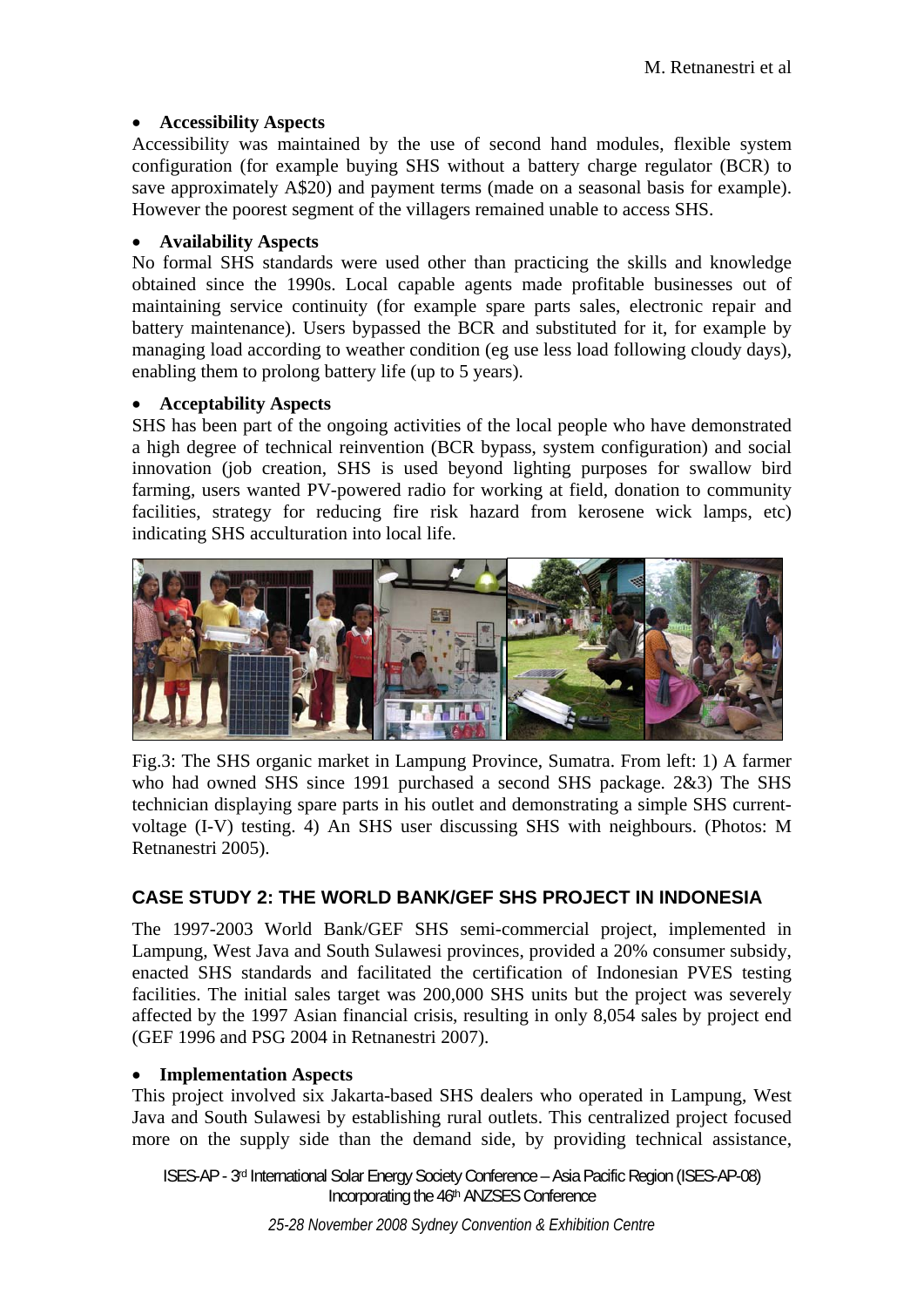increasing manufacturing capacity and exporting Balance of Systems (BOS) components. The providers determined the SHS package and payment terms and this vertical network did not allow users to be active participants.

### • **Accessibility Aspects**

Accessibility was maintained by providing a 20% subsidy (USD  $2/W_p$ ) from the GEF, which was aimed at making SHS more affordable to users and more profitable to providers. Even so, only the wealthier segment of villagers could afford to buy an SHS. Following the completion of the project, sales declined forcing rural outlets to close down, thus financial dependency on subsidy had not been eliminated.

## • **Availability Aspects**

Users were protected by internationally complying SHS standards. Domestic SHS standards enacted and testing facilities accredited. Continuity was maintained with the establishment of rural outlets that continued to operate during the project period, but raised a question about future availability of after sales service. User familiarity with SHS varied, in some cases resulting in user disappointment from overselling. Loss of battery storage capacity within 6 months after installation resulted in users deciding to bypass the BCR.

## • **Acceptability Aspects**

In general users acknowledged SHS benefits (more practical, more reliable compared to the grid, improved quality of life, less use of kerosene and diesel fuel, creating jobs during project implementation) but there were also cases where SHS remained alien (lamps too bright to sleep at night, fear that brighter light provoked observation by thieves). The banking system remained unpopular (villagers preferred to keep their money under the pillow rather than depositing it in a bank, villagers preferred to spend their time working in the field rather than travelling to a bank office located a distance away from the village, the credit administration process involving a letter of recommendation from the head of the village was seen as disclosing a financial hardship to others ((Dian Desa 2003 in Retnanestri 2007)). Resolving this required an innovation in a non-technical dimension during project design and implementation for the local people to acculturate SHS in their lives.



Fig.4: The WB/GEF SHS project. 1&2) Cirata Lake, West Java: A 50 Wp SHS installed on a hut roof of fish floating net powering lighting and telecommunication to support economic activities, and an outlet displaying SHS. 3) Lampung Province: The battery and the BCR are located in the living room allowing practical observation of charge state and acid level of the battery by family members. (Photos: M Retnanestri 2005).

ISES-AP - 3rd International Solar Energy Society Conference – Asia Pacific Region (ISES-AP-08) Incorporating the 46th ANZSES Conference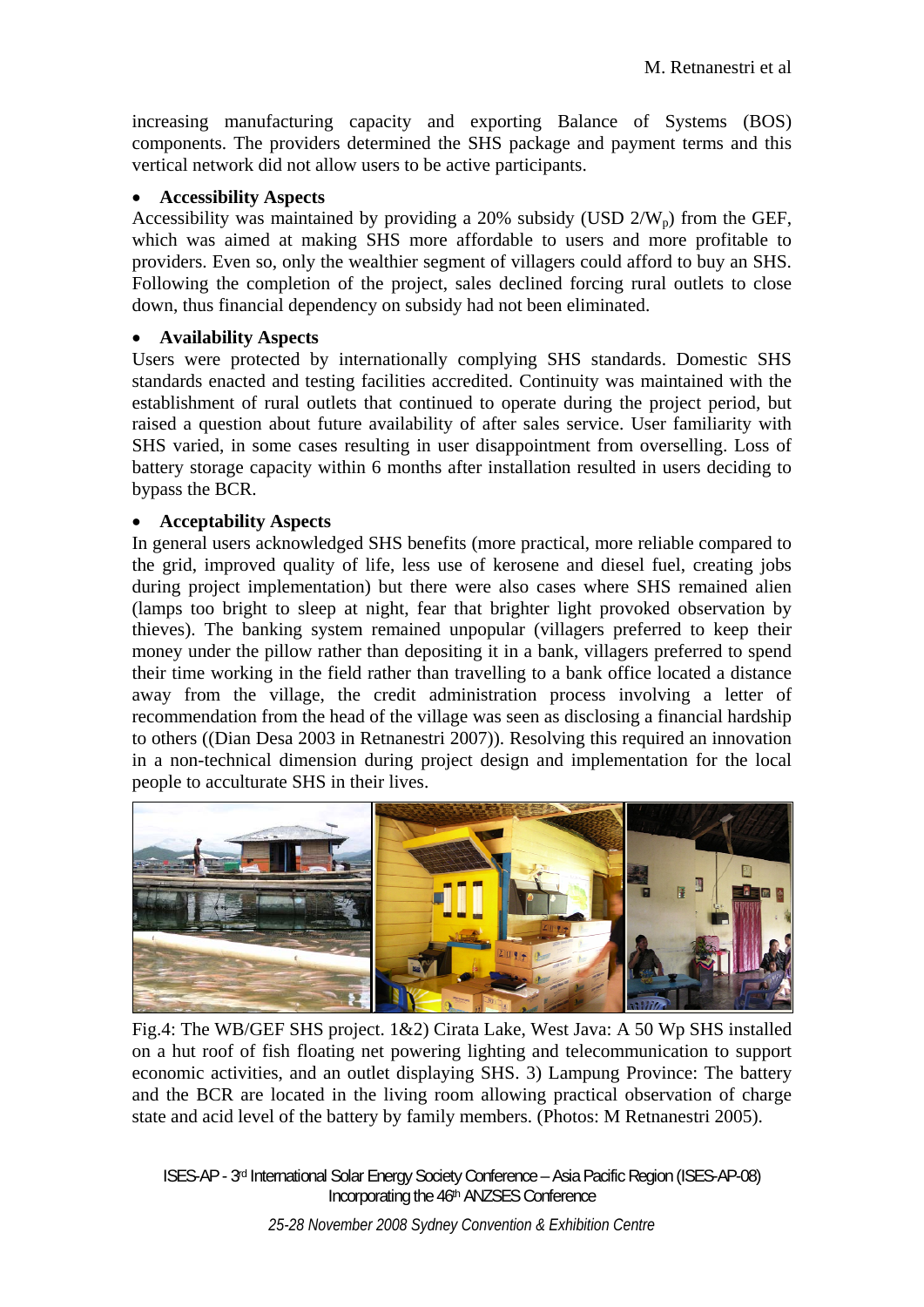## **CASE STUDY 3: THE PLD CONCEPT IN NTT PROVINCE**

The *Pengelola Listrik Desa* (PLD), or village electricity management formed from among the users, was initiated by the 1997-2000 E7 project as a CDM test-wise tool, facilitated by the locally based Womintra NGO (E7 in Retnanestri 2007). A PV-Wind-Diesel hybrid system was installed in Oeledo village, Rote Island. The PLD concept was later replicated in other parts of NTT, including Pusu village, in which 150 SHS units were installed during 2003-2005 (Retnanestri 2007).



Fig.5: From left: 1) The PV-Wind-Diesel hybrid system (21.8kW-10kW-20kVA) installed in Oeledo village, Rote Island/NTT. 2&3) PLD Pusu: A SHS subscriber whose also a weaver of West Timorese traditional fabric now able to work for longer hours and earn more. 4) Monthly SHS payment session at PLD Pusu office, in which the traditional weaving products were displayed for sales. (Photos: M Retnanestri 2005).

### • **Implementation Aspects**

The combined vertical (in terms of technical design) and horizontal (in terms of project implementation and ongoing operation) project design consolidated the differing interests of the investing parties (the G7 countries) and the host community. Involvement of local communities and a local capable institution (NGO) to act as facilitator was instrumental in achieving a successful project outcome.

#### • **Accessibility Aspects**

The donor provided capital investment for the equipment and project implementation, and users paid the operation, maintenance and energy usage on monthly basis. The project was accompanied with rural economy empowerment to tap local economic potential enabling them to pay for the electricity regularly. Significance revenue was generated but not sufficient to refinance a similar investment.

### • **Availability Aspects**

Availability was maintained by the use of PVES complying to international standards and the availability of a local institution to maintain the continuing operation of PVES. The use of foreign equipment created dependency on outsourced repair.

#### • **Acceptability Aspects**

PVES has become part of ongoing village life with more and more villagers wanting access to PVES to achieve the perceived benefits (social gathering, better quality of lighting, avoid fire hazard from kerosene lamps), however care should be taken to avoid strengthening social hierarchy (for example adding to women's domestic tasks).

ISES-AP - 3rd International Solar Energy Society Conference – Asia Pacific Region (ISES-AP-08) Incorporating the 46th ANZSES Conference